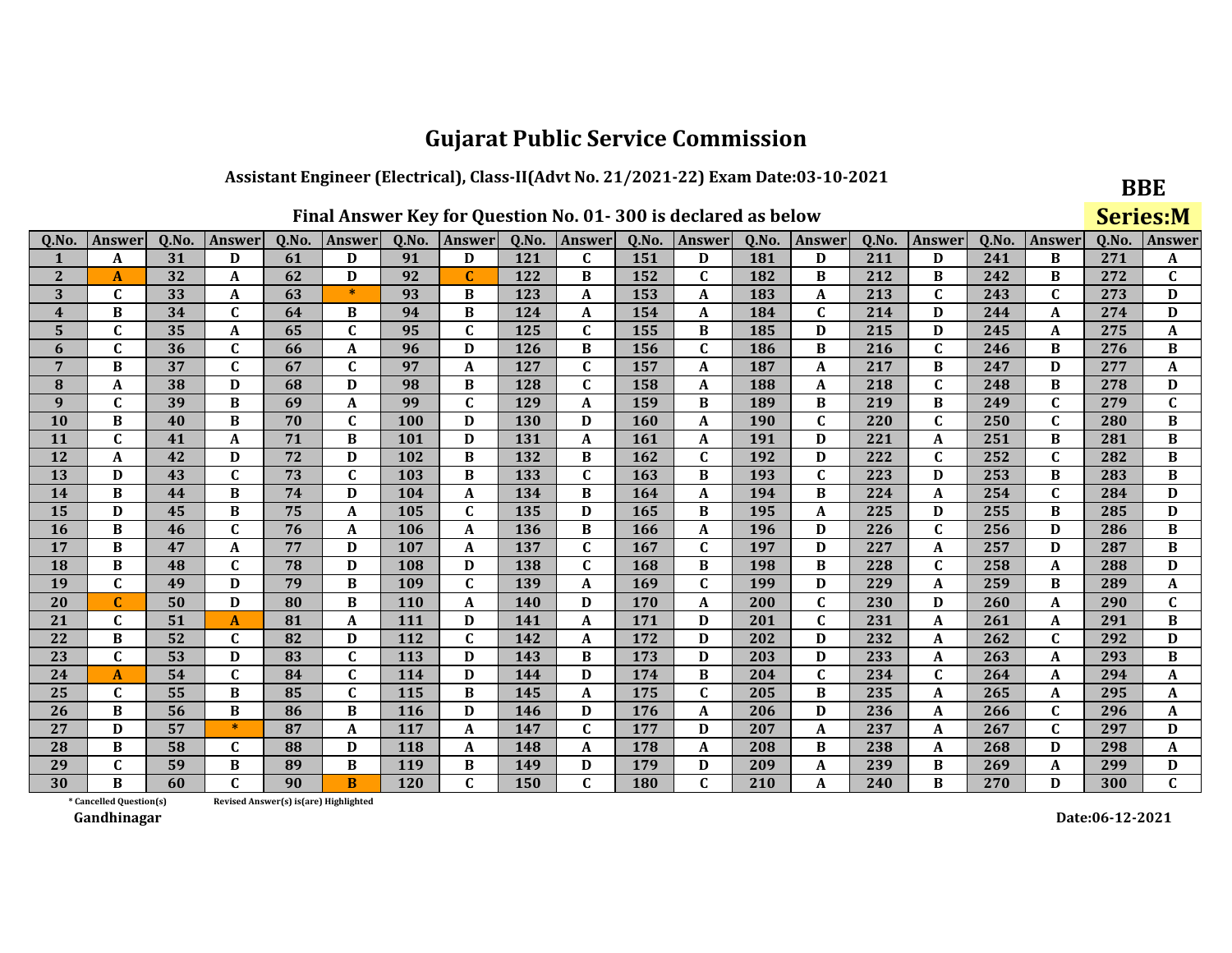## Assistant Engineer (Electrical), Class-II(Advt No. 21/2021-22) Exam Date:03-10-2021

| Final Answer Key for Question No. 01-300 is declared as below |  |
|---------------------------------------------------------------|--|
|---------------------------------------------------------------|--|

**BBE** 

|                         | Final Answer Key for Question No. 01-300 is declared as below |       |              |                                       |               |       |                  |            |              |            |              |            |               |       |              | <b>Series:A</b> |              |       |              |
|-------------------------|---------------------------------------------------------------|-------|--------------|---------------------------------------|---------------|-------|------------------|------------|--------------|------------|--------------|------------|---------------|-------|--------------|-----------------|--------------|-------|--------------|
| Q.No.                   | Answer                                                        | Q.No. | Answer       | Q.No.                                 | <b>Answer</b> | Q.No. | Answer           | Q.No.      | Answer       | Q.No.      | Answer       | Q.No.      | <b>Answer</b> | Q.No. | Answer       | Q.No.           | Answer       | Q.No. | Answer       |
| $\mathbf{1}$            | B                                                             | 31    | A            | 61                                    | $\mathbf{C}$  | 91    | A                | 121        | D            | 151        | D            | 181        | $\mathbf{C}$  | 211   | A            | 241             | B            | 271   | A            |
| $\mathbf{2}$            | D                                                             | 32    | D            | 62                                    | A             | 92    | $\mathbf C$      | 122        | $\mathbf C$  | 152        | B            | 182        | A             | 212   | A            | 242             | D            | 272   | $\mathbf{C}$ |
| 3                       | B                                                             | 33    | $\mathbf C$  | 63                                    | D             | 93    | D                | 123        | A            | 153        | B            | 183        | A             | 213   | A            | 243             | B            | 273   | D            |
| $\overline{\mathbf{4}}$ | $\mathbf{C}$                                                  | 34    | $\mathbf C$  | 64                                    | B             | 94    | $\boldsymbol{A}$ | 124        | D            | 154        | A            | 184        | B             | 214   | B            | 244             | A            | 274   | A            |
| 5                       | B                                                             | 35    | $\mathbf C$  | 65                                    | D             | 95    | $\mathbf C$      | 125        | $\mathbf{C}$ | 155        | $\mathbf{C}$ | 185        | A             | 215   | B            | 245             | A            | 275   | D            |
| 6                       | D                                                             | 36    | B            | 66                                    | B             | 96    | $\, {\bf B}$     | 126        | A            | 156        | A            | 186        | A             | 216   | B            | 246             | A            | 276   | B            |
| $\overline{7}$          | A                                                             | 37    | A            | 67                                    | B             | 97    | D                | 127        | D            | 157        | A            | 187        | $\mathbf C$   | 217   | B            | 247             | D            | 277   | $\mathbf{C}$ |
| 8                       | A                                                             | 38    | D            | 68                                    | B             | 98    | $\mathbf C$      | 128        | A            | 158        | D            | 188        | B             | 218   | $\mathbf C$  | 248             | A            | 278   | B            |
| $\boldsymbol{9}$        | C                                                             | 39    | B            | 69                                    | $\mathbf{C}$  | 99    | D                | 129        | D            | 159        | $\mathbf{C}$ | 189        | A             | 219   | A            | 249             | D            | 279   | $\mathbf C$  |
| 10                      | A                                                             | 40    | B            | 70                                    | $\mathbf{C}$  | 100   | $\boldsymbol{A}$ | <b>130</b> | $\mathbf{C}$ | 160        | A            | <b>190</b> | B             | 220   | A            | 250             | $\mathbf C$  | 280   | B            |
| 11                      | C                                                             | 41    | D            | 71                                    | C             | 101   | B                | 131        | D            | 161        | D            | 191        | A             | 221   | B            | 251             | $\mathbf{C}$ | 281   | D            |
| 12                      | $\mathbf{C}$                                                  | 42    | C            | 72                                    | B             | 102   | $\mathbf C$      | 132        | B            | 162        | C            | 192        | $\mathbf{C}$  | 222   | D            | 252             | D            | 282   | D            |
| 13                      | D                                                             | 43    | B            | 73                                    | $\mathbf{C}$  | 103   | $\mathbf{C}$     | 133        | A            | 163        | D            | 193        | B             | 223   | B            | 253             | D            | 283   | A            |
| 14                      | B                                                             | 44    | B            | 74                                    | A             | 104   | $\boldsymbol{A}$ | 134        | $\mathbf C$  | 164        | D            | 194        | $\mathbf{C}$  | 224   | $\mathbf C$  | 254             | $\mathbf{C}$ | 284   | B            |
| 15                      | B                                                             | 45    | $\mathbf{C}$ | 75                                    | $\mathbf{C}$  | 105   | D                | 135        | D            | 165        | B            | 195        | A             | 225   | $\mathbf C$  | 255             | B            | 285   | A            |
| 16                      | A                                                             | 46    | D            | 76                                    | A             | 106   | A                | 136        | B            | 166        | D            | 196        | D             | 226   | B            | 256             | D            | 286   | A            |
| 17                      | D                                                             | 47    | A            | 77                                    | $\mathbf{C}$  | 107   | $\, {\bf B}$     | 137        | A            | 167        | $\mathbf{A}$ | 197        | D             | 227   | A            | 257             | A            | 287   | $\mathbf C$  |
| 18                      | $\mathbf{C}$                                                  | 48    | B            | 78                                    | D             | 108   | $\mathbf C$      | 138        | A            | 168        | A            | 198        | D             | 228   | D            | 258             | B            | 288   | A            |
| 19                      | B                                                             | 49    | $\mathbf C$  | 79                                    | $\mathbf{C}$  | 109   | $\, {\bf B}$     | 139        | B            | 169        | B            | 199        | B             | 229   | $\mathbf C$  | 259             | A            | 289   | A            |
| 20                      | B                                                             | 50    | D            | 80                                    | B             | 110   | D                | 140        | C            | 170        | C            | 200        | $\mathbf{C}$  | 230   | B            | 260             | A            | 290   | A            |
| 21                      | $\mathbf{C}$                                                  | 51    | A            | 81                                    | B             | 111   | $\, {\bf B}$     | 141        | D            | 171        | $\mathbf{C}$ | 201        | $\mathbf{C}$  | 231   | B            | 261             | D            | 291   | $\mathbf C$  |
| 22                      | A                                                             | 52    | A            | 82                                    | $\ast$        | 112   | $\mathbf C$      | 142        | D            | 172        | B            | 202        | A             | 232   | B            | 262             | B            | 292   | $\mathbf{C}$ |
| 23                      | $\mathbf C$                                                   | 53    | $\mathbf C$  | 83                                    | C             | 113   | $\mathbf C$      | 143        | C            | 173        | A            | 203        | $\mathbf C$   | 233   | $\, {\bf B}$ | 263             | $\mathbf C$  | 293   | $\mathbf D$  |
| 24                      | D                                                             | 54    | B            | 84                                    | B             | 114   | A                | 144        | B            | 174        | A            | 204        | A             | 234   | D            | 264             | D            | 294   | A            |
| 25                      | D                                                             | 55    | $\mathbf{C}$ | 85                                    | $\mathbf{C}$  | 115   | D                | 145        | A            | 175        | C            | 205        | D             | 235   | D            | 265             | D            | 295   | D            |
| 26                      | A                                                             | 56    | $\mathbf C$  | 86                                    | D             | 116   | $\boldsymbol{A}$ | 146        | D            | 176        | D            | 206        | A             | 236   | B            | 266             | $\mathbf C$  | 296   | A            |
| 27                      | D                                                             | 57    | B            | 87                                    | D             | 117   | $\boldsymbol{A}$ | 147        | D            | 177        | C            | 207        | A             | 237   | B            | 267             | B            | 297   | $\mathbf{C}$ |
| 28                      | D                                                             | 58    | A            | 88                                    | $\ast$        | 118   | B                | 148        | B            | 178        | A            | 208        | A             | 238   | D            | 268             | $\mathbf C$  | 298   | D            |
| 29                      | B                                                             | 59    | $\mathbf{C}$ | 89                                    | B             | 119   | D                | 149        | D            | 179        | A            | 209        | $\mathbf{C}$  | 239   | A            | 269             | B            | 299   | D            |
| 30                      | В                                                             | 60    | B            | 90                                    | $\mathbf{C}$  | 120   | $\boldsymbol{A}$ | 150        | $\mathbf{C}$ | <b>180</b> | B            | 210        | A             | 240   | $\mathbf C$  | 270             | $\mathbf{C}$ | 300   | A            |
|                         | * Cancelled Question(s)                                       |       |              | Revised Answer(s) is(are) Highlighted |               |       |                  |            |              |            |              |            |               |       |              |                 |              |       |              |

Revised Answer(s) is(are) Highlighted

Gandhinagar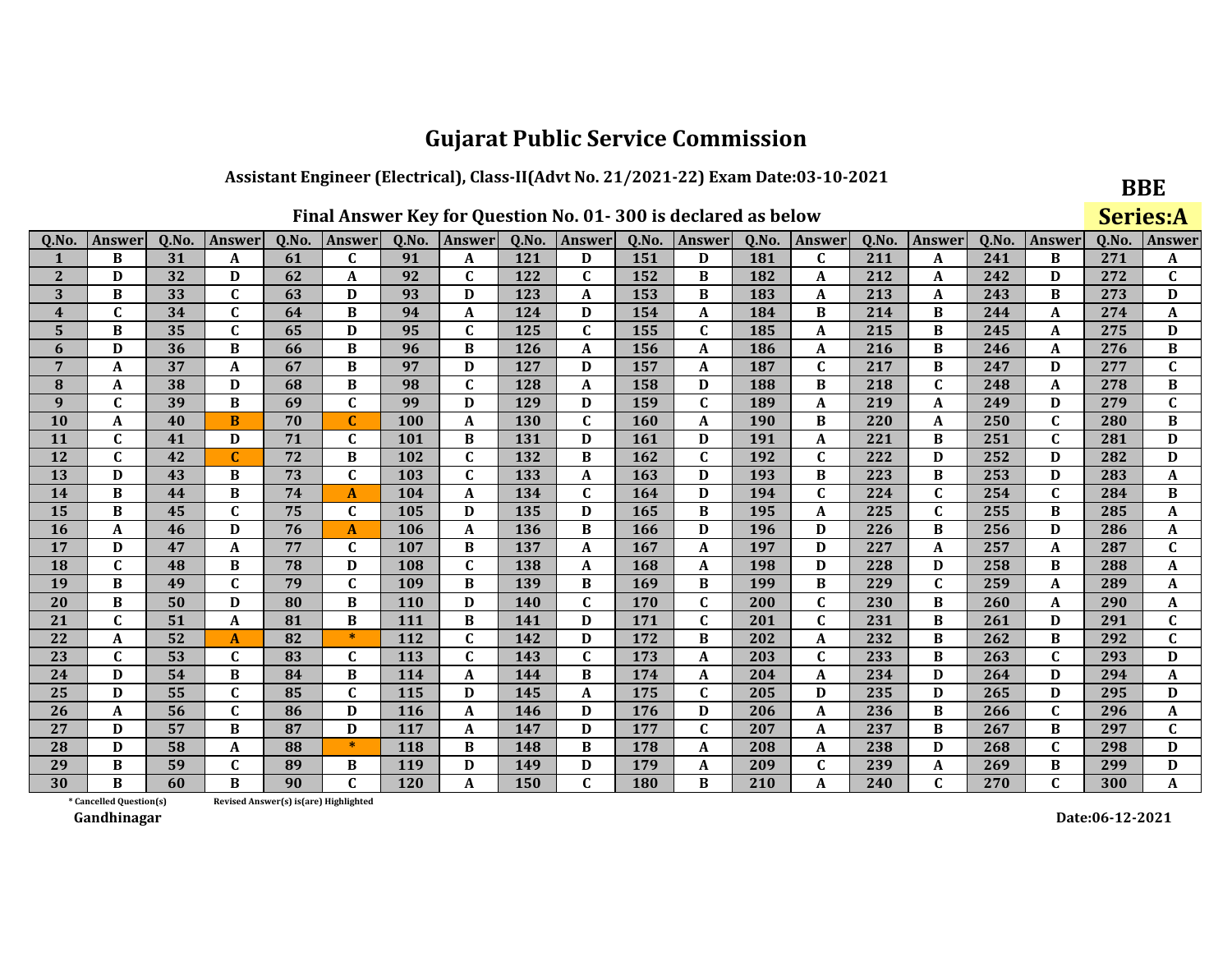## Assistant Engineer (Electrical), Class-II(Advt No. 21/2021-22) Exam Date:03-10-2021

| Final Answer Key for Question No. 01-300 is declared as below |
|---------------------------------------------------------------|
|                                                               |

**BBE** 

|                         | Final Answer Key for Question No. 01-300 is declared as below |       |              |                                        |               |            |                           |       |              |            |              |            |              |       |                  | <b>Series:B</b> |              |       |              |
|-------------------------|---------------------------------------------------------------|-------|--------------|----------------------------------------|---------------|------------|---------------------------|-------|--------------|------------|--------------|------------|--------------|-------|------------------|-----------------|--------------|-------|--------------|
| Q.No.                   | <b>Answer</b>                                                 | Q.No. | Answer       | Q.No.                                  | <b>Answer</b> | Q.No.      | Answer                    | Q.No. | Answer       | Q.No.      | Answer       | Q.No.      | Answer       | Q.No. | Answer           | Q.No.           | Answer       | Q.No. | Answer       |
| $\mathbf{1}$            | A                                                             | 31    | B            | 61                                     | C             | 91         | D                         | 121   | C            | 151        | B            | 181        | D            | 211   | D                | 241             | $\mathbf{C}$ | 271   | B            |
| $\mathbf{2}$            | A                                                             | 32    | $\ast$       | 62                                     | $\mathbf{C}$  | 92         | $\mathbf C$               | 122   | B            | 152        | $\mathbf C$  | 182        | B            | 212   | В                | 242             | $\mathbf C$  | 272   | D            |
| 3                       | $\mathbf C$                                                   | 33    | $\mathbf C$  | 63                                     | D             | 93         | B                         | 123   | A            | 153        | $\mathbf C$  | 183        | A            | 213   | $\mathbf C$      | 243             | D            | 273   | B            |
| $\overline{\mathbf{4}}$ | B                                                             | 34    | B            | 64                                     | B             | 94         | B                         | 124   | A            | 154        | A            | 184        | $\mathbf{C}$ | 214   | D                | 244             | A            | 274   | C            |
| 5                       | $\mathbf C$                                                   | 35    | $\mathbf C$  | 65                                     | B             | 95         | $\mathbf C$               | 125   | $\mathbf{C}$ | 155        | D            | 185        | D            | 215   | D                | 245             | D            | 275   | $\mathbf{C}$ |
| 6                       | $\mathbf{C}$                                                  | 36    | D            | 66                                     | A             | 96         | D                         | 126   | D            | 156        | A            | <b>186</b> | B            | 216   | $\mathbf C$      | 246             | A            | 276   | $\bf{B}$     |
| $\overline{7}$          | B                                                             | 37    | D            | 67                                     | D             | 97         | $\mathbf A$               | 127   | C            | 157        | B            | 187        | A            | 217   | В                | 247             | C            | 277   | A            |
| 8                       | A                                                             | 38    | $\ast$       | 68                                     | $\mathbf{C}$  | 98         | B                         | 128   | A            | 158        | $\mathbf{C}$ | 188        | A            | 218   | $\mathbf C$      | 248             | D            | 278   | D            |
| $\boldsymbol{9}$        | $\mathbf C$                                                   | 39    | B            | 69                                     | B             | 99         | $\mathbf C$               | 129   | A            | 159        | B            | 189        | B            | 219   | B                | 249             | D            | 279   | $\mathbf C$  |
| 10                      | B                                                             | 40    | $\mathbf{C}$ | 70                                     | В             | 100        | D                         | 130   | B            | 160        | D            | <b>190</b> | $\mathbf C$  | 220   | $\mathbf{C}$     | 250             | A            | 280   | $\bf{B}$     |
| 11                      | $\mathbf C$                                                   | 41    | A            | 71                                     | C             | 101        | D                         | 131   | $\mathbf C$  | 161        | B            | 191        | D            | 221   | A                | 251             | $\mathbf C$  | 281   | B            |
| 12                      | A                                                             | 42    | $\mathbf{C}$ | 72                                     | A             | 102        | $\, {\bf B}$              | 132   | A            | 162        | $\mathbf{C}$ | 192        | D            | 222   | $\mathbf C$      | 252             | A            | 282   | B            |
| 13                      | D                                                             | 43    | D            | 73                                     | $\mathbf{C}$  | 103        | B                         | 133   | $\mathbf{A}$ | 163        | $\mathbf{C}$ | 193        | $\mathbf C$  | 223   | D                | 253             | $\mathbf{C}$ | 283   | $\bf{B}$     |
| 14                      | B                                                             | 44    | A            | 74                                     | D             | 104        | $\mathbf{A}$              | 134   | B            | 164        | A            | 194        | B            | 224   | A                | 254             | A            | 284   | D            |
| 15                      | D                                                             | 45    | $\mathbf C$  | 75                                     | D             | 105        | $\mathbf C$               | 135   | A            | 165        | D            | 195        | $\mathbf{A}$ | 225   | D                | 255             | D            | 285   | D            |
| 16                      | B                                                             | 46    | B            | 76                                     | A             | 106        | $\boldsymbol{A}$          | 136   | A            | 166        | A            | 196        | D            | 226   | B                | 256             | A            | 286   | B            |
| 17                      | B                                                             | 47    | D            | 77                                     | D             | 107        | $\boldsymbol{A}$          | 137   | C            | 167        | A            | 197        | D            | 227   | $\mathbf C$      | 257             | A            | 287   | B            |
| 18                      | B                                                             | 48    | $\mathbf C$  | 78                                     | D             | 108        | D                         | 138   | B            | 168        | B            | 198        | B            | 228   | B                | 258             | A            | 288   | D            |
| 19                      | $\mathbf C$                                                   | 49    | D            | 79                                     | B             | 109        | $\mathbf C$               | 139   | A            | 169        | D            | 199        | D            | 229   | $\mathbf C$      | 259             | $\mathbf C$  | 289   | A            |
| 20                      | C                                                             | 50    | A            | 80                                     | В             | <b>110</b> | A                         | 140   | B            | 170        | A            | 200        | $\mathbf{C}$ | 230   | В                | 260             | A            | 290   | C            |
| 21                      | $\mathbf{C}$                                                  | 51    | B            | 81                                     | A             | 111        | D                         | 141   | A            | 171        | D            | 201        | $\mathbf C$  | 231   | D                | 261             | A            | 291   | $\bf{B}$     |
| 22                      | B                                                             | 52    | D            | 82                                     | D             | 112        | $\mathbf C$               | 142   | $\mathbf{C}$ | 172        | $\mathbf C$  | 202        | D            | 232   | D                | 262             | A            | 292   | D            |
| 23                      | $\mathbf C$                                                   | 53    | B            | 83                                     | $\mathbf C$   | 113        | $\mathbf D$               | 143   | B            | 173        | A            | 203        | D            | 233   | A                | 263             | A            | 293   | $\, {\bf B}$ |
| 24                      | A                                                             | 54    | $\mathbf C$  | 84                                     | $\mathbf{C}$  | 114        | D                         | 144   | C            | 174        | D            | 204        | $\mathbf C$  | 234   | B                | 264             | B            | 294   | A            |
| 25                      | $\mathbf C$                                                   | 55    | B            | 85                                     | $\mathbf{C}$  | 115        | $\, {\bf B}$              | 145   | A            | 175        | $\mathbf C$  | 205        | $\, {\bf B}$ | 235   | $\boldsymbol{A}$ | 265             | B            | 295   | A            |
| 26                      | $\mathbf{A}$                                                  | 56    | D            | 86                                     | B             | 116        | D                         | 146   | D            | 176        | A            | 206        | D            | 236   | A                | 266             | $\bf{B}$     | 296   | A            |
| 27                      | $\mathbf C$                                                   | 57    | A            | 87                                     | A             | 117        | $\boldsymbol{\mathsf{A}}$ | 147   | D            | 177        | D            | 207        | A            | 237   | $\mathbf C$      | 267             | B            | 297   | D            |
| 28                      | D                                                             | 58    | A            | 88                                     | D             | 118        | $\boldsymbol{A}$          | 148   | D            | 178        | A            | 208        | B            | 238   | A                | 268             | $\mathbf C$  | 298   | A            |
| 29                      | $\mathbf C$                                                   | 59    | $\mathbf C$  | 89                                     | B             | 119        | B                         | 149   | B            | 179        | D            | 209        | $\mathbf{A}$ | 239   | A                | 269             | A            | 299   | D            |
| 30                      | B                                                             | 60    | A            | 90                                     | <sub>B</sub>  | 120        | $\mathbf{C}$              | 150   | $\mathbf{C}$ | <b>180</b> | $\mathbf C$  | 210        | A            | 240   | A                | 270             | A            | 300   | $\mathbf{C}$ |
|                         | * Cancelled Question(s)                                       |       |              | Revised Answer(s) is (are) Highlighted |               |            |                           |       |              |            |              |            |              |       |                  |                 |              |       |              |

Revised Answer(s) is(are) Highlighted

Gandhinagar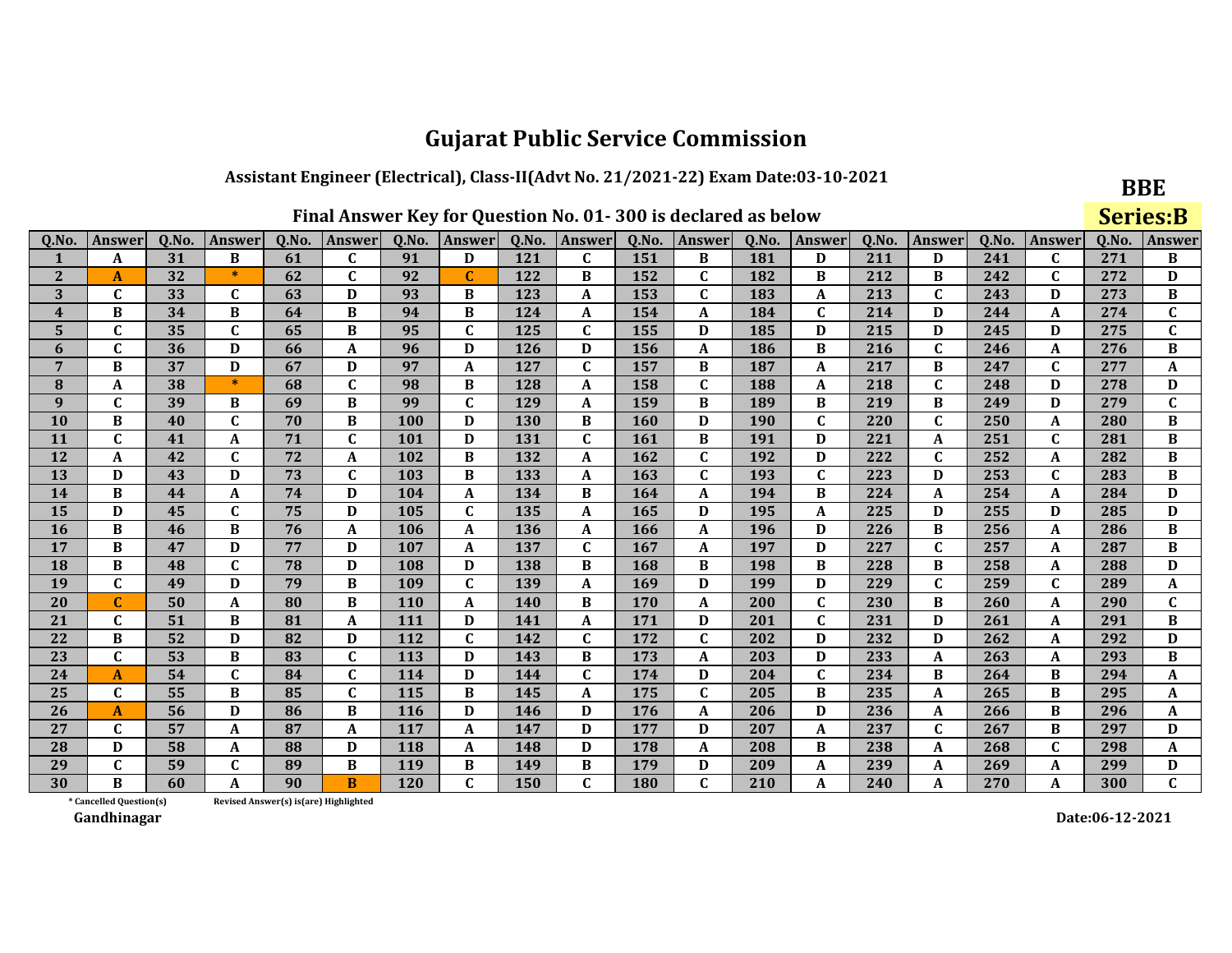## Assistant Engineer (Electrical), Class-II(Advt No. 21/2021-22) Exam Date:03-10-2021

|  |  |  | Final Answer Key for Question No. 01-300 is declared as below |
|--|--|--|---------------------------------------------------------------|
|--|--|--|---------------------------------------------------------------|

**BBE** 

|                         | Final Answer Key for Question No. 01-300 is declared as below |       |               |                                        |              |            |                  |       |              |            |                  |       |              |       |              | Series:C |               |       |              |
|-------------------------|---------------------------------------------------------------|-------|---------------|----------------------------------------|--------------|------------|------------------|-------|--------------|------------|------------------|-------|--------------|-------|--------------|----------|---------------|-------|--------------|
| 0.No.                   | Answer                                                        | 0.No. | <b>Answer</b> | Q.No.                                  | Answer       | Q.No.      | Answer           | Q.No. | Answer       | Q.No.      | <b>Answer</b>    | Q.No. | Answer       | Q.No. | Answer       | Q.No.    | <b>Answer</b> | Q.No. | Answer       |
| 1                       | A                                                             | 31    | D             | 61                                     | B            | 91         | B                | 121   | D            | 151        | A                | 181   | A            | 211   | A            | 241      | B             | 271   | A            |
| $\mathbf{2}$            | $\mathbf C$                                                   | 32    | A             | 62                                     | A            | 92         | B                | 122   | D            | 152        | D                | 182   | A            | 212   | $\mathbf{C}$ | 242      | B             | 272   | D            |
| 3                       | D                                                             | 33    | A             | 63                                     | D            | 93         | B                | 123   | D            | 153        | A                | 183   | D            | 213   | A            | 243      | $\mathbf C$   | 273   | A            |
| $\overline{\mathbf{4}}$ | $\mathbf C$                                                   | 34    | $\mathbf C$   | 64                                     | B            | 94         | $\mathbf C$      | 124   | B            | 154        | D                | 184   | $\mathbf C$  | 214   | A            | 244      | $\mathbf A$   | 274   | D            |
| $\overline{\mathbf{5}}$ | B                                                             | 35    | A             | 65                                     | B            | 95         | $\mathbf C$      | 125   | $\mathbf{C}$ | 155        | $\mathbf{C}$     | 185   | A            | 215   | A            | 245      | A             | 275   | $\mathbf{C}$ |
| 6                       | B                                                             | 36    | $\mathbf C$   | 66                                     | D            | 96         | $\mathbf C$      | 126   | B            | 156        | D                | 186   | D            | 216   | $\mathbf{C}$ | 246      | B             | 276   | $\mathbf C$  |
| $\overline{7}$          | $\ast$                                                        | 37    | $\mathbf{C}$  | 67                                     | C            | 97         | B                | 127   | $\mathbf{C}$ | 157        | B                | 187   | $\mathbf C$  | 217   | $\mathbf{C}$ | 247      | D             | 277   | D            |
| $\bf{8}$                | C                                                             | 38    | D             | 68                                     | В            | 98         | $\mathbf C$      | 128   | C            | 158        | $\boldsymbol{A}$ | 188   | D            | 218   | D            | 248      | B             | 278   | D            |
| 9                       | $\bf{B}$                                                      | 39    | B             | 69                                     | B            | 99         | A                | 129   | A            | 159        | $\mathbf C$      | 189   | D            | 219   | A            | 249      | $\mathbf C$   | 279   | $\mathbf{C}$ |
| $\overline{10}$         | $\overline{\mathbf{c}}$                                       | 40    | B             | 70                                     | $\mathbf{C}$ | 100        | $\mathbf C$      | 130   | D            | 160        | D                | 190   | B            | 220   | D            | 250      | $\mathbf C$   | 280   | B            |
| 11                      | D                                                             | 41    | A             | 71                                     | D            | 101        | D                | 131   | A            | 161        | B                | 191   | D            | 221   | A            | 251      | B             | 281   | D            |
| 12                      | D                                                             | 42    | D             | 72                                     | A            | 102        | $\mathbf{C}$     | 132   | B            | 162        | A                | 192   | $\mathbf{A}$ | 222   | $\mathbf{C}$ | 252      | $\mathbf A$   | 282   | A            |
| 13                      | $\ast$                                                        | 43    | $\mathbf C$   | 73                                     | B            | 103        | $\mathbf A$      | 133   | $\mathbf{C}$ | 163        | A                | 193   | A            | 223   | D            | 253      | D             | 283   | B            |
| 14                      | B                                                             | 44    | B             | 74                                     | $\mathbf{C}$ | 104        | $\mathbf A$      | 134   | B            | 164        | B                | 194   | B            | 224   | D            | 254      | $\mathbf C$   | 284   | A            |
| 15                      | C                                                             | 45    | B             | 75                                     | D            | 105        | B                | 135   | D            | 165        | $\mathbf C$      | 195   | $\mathbf C$  | 225   | A            | 255      | B             | 285   | A            |
| 16                      | A                                                             | 46    | $\mathbf{C}$  | 76                                     | A            | 106        | $\mathbf C$      | 136   | B            | 166        | D                | 196   | $\mathbf{C}$ | 226   | $\mathbf{C}$ | 256      | B             | 286   | D            |
| 17                      | $\mathbf{C}$                                                  | 47    | A             | 77                                     | A            | 107        | A                | 137   | $\mathbf{C}$ | 167        | D                | 197   | B            | 227   | A            | 257      | B             | 287   | B            |
| 18                      | D                                                             | 48    | $\mathbf C$   | 78                                     | $\mathbf{C}$ | 108        | A                | 138   | $\mathbf{C}$ | 168        | $\mathbf C$      | 198   | A            | 228   | $\mathbf{C}$ | 258      | B             | 288   | $\mathbf C$  |
| 19                      | A                                                             | 49    | $\mathbf{D}$  | 79                                     | B            | 109        | B                | 139   | A            | 169        | B                | 199   | A            | 229   | A            | 259      | D             | 289   | D            |
| 20                      | $\mathbf{C}$                                                  | 50    | D             | 80                                     | $\mathbf{C}$ | <b>110</b> | $\boldsymbol{A}$ | 140   | D            | 170        | A                | 200   | $\mathbf C$  | 230   | D            | 260      | D             | 290   | D            |
| 21                      | B                                                             | 51    | $\mathbf{A}$  | 81                                     | $\mathbf{C}$ | 111        | $\mathbf{A}$     | 141   | A            | 171        | D                | 201   | B            | 231   | A            | 261      | B             | 291   | $\mathbf C$  |
| 22                      | D                                                             | 52    | D             | 82                                     | B            | 112        | $\mathbf C$      | 142   | A            | 172        | D                | 202   | $\mathbf{C}$ | 232   | A            | 262      | B             | 292   | B            |
| 23                      | $\mathbf C$                                                   | 53    | D             | 83                                     | A            | 113        | $\bf{B}$         | 143   | B            | 173        | B                | 203   | B            | 233   | A            | 263      | D             | 293   | $\mathbf C$  |
| 24                      | D                                                             | 54    | B             | 84                                     | $\mathbf C$  | 114        | A                | 144   | D            | 174        | D                | 204   | $\mathbf C$  | 234   | C            | 264      | A             | 294   | B            |
| 25                      | A                                                             | 55    | B             | 85                                     | B            | 115        | B                | 145   | A            | 175        | $\mathbf C$      | 205   | B            | 235   | A            | 265      | $\mathbf{C}$  | 295   | $\mathbf{C}$ |
| 26                      | B                                                             | 56    | A             | 86                                     | $\mathbf C$  | 116        | A                | 146   | D            | 176        | D                | 206   | D            | 236   | A            | 266      | B             | 296   | A            |
| 27                      | D                                                             | 57    | D             | 87                                     | A            | 117        | $\mathbf C$      | 147   | C            | 177        | B                | 207   | D            | 237   | A            | 267      | D             | 297   | C            |
| 28                      | B                                                             | 58    | $\mathbf C$   | 88                                     | D            | 118        | B                | 148   | A            | 178        | B                | 208   | A            | 238   | A            | 268      | B             | 298   | D            |
| 29                      | $\mathbf{C}$                                                  | 59    | $\mathbf C$   | 89                                     | B            | 119        | $\mathbf{C}$     | 149   | D            | 179        | A                | 209   | B            | 239   | B            | 269      | A             | 299   | A            |
| 30                      | B                                                             | 60    | C             | 90                                     | D            | 120        | $\mathbf A$      | 150   | $\mathbf C$  | <b>180</b> | $\mathbf C$      | 210   | $\mathbf{A}$ | 240   | B            | 270      | A             | 300   | D            |
|                         | * Cancelled Question(s)                                       |       |               | Revised Answer(s) is (are) Highlighted |              |            |                  |       |              |            |                  |       |              |       |              |          |               |       |              |

Revised Answer(s) is(are) Highlighted

Gandhinagar